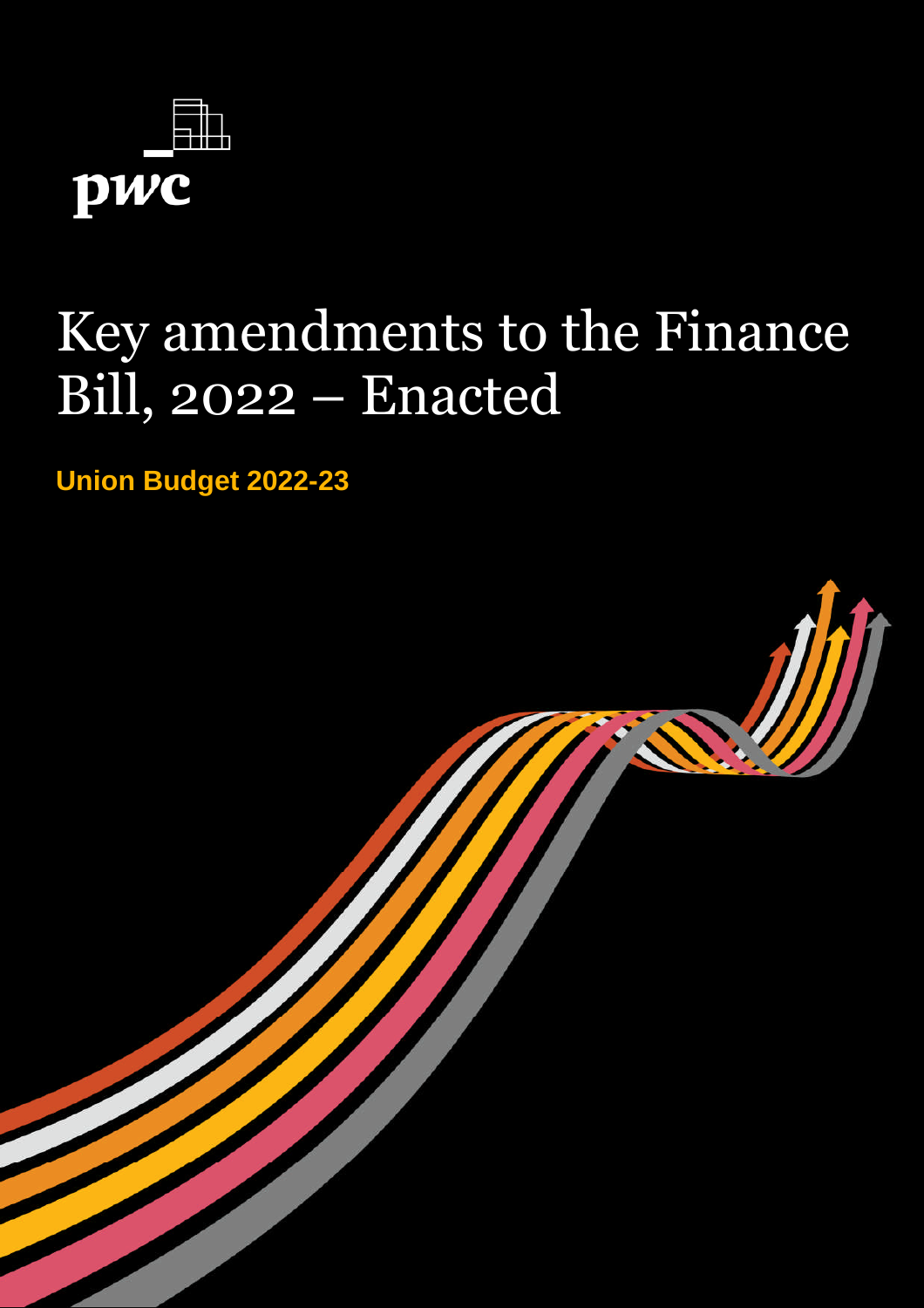The Finance Bill, 2022 (Amended Bill) was passed by the Lok Sabha on 25 March 2022 with amendments to the original Bill that was tabled before the Lok Sabha on 1 February 2022.

| <b>Key highlights</b> |                                                                                                                                                                                |
|-----------------------|--------------------------------------------------------------------------------------------------------------------------------------------------------------------------------|
| 01                    | Penal consequences to claim deduction of cess or surcharge in prior years have been<br>prescribed with certain exceptions.                                                     |
| 02                    | Clarifications have been provided on taxation of Virtual Digital Assets (VDA).                                                                                                 |
| 03                    | Conditions prescribed to file updated income-tax return in certain cases.                                                                                                      |
| 04                    | For succession of business, validity of assessment or other proceedings on the<br>predecessor have been extended to the successor.                                             |
| 05                    | New time limits prescribed to reduce the quantum of pending litigations.                                                                                                       |
| 06                    | Timelines for completion of assessment proceedings extended in certain cases.                                                                                                  |
| 07                    | Definition of 'books or books of account' expanded to include documents kept in electronic<br>or digital form.                                                                 |
| 08                    | Central Board of Direct Taxes (CBDT) empowered to issue guidelines to remove difficulties<br>in implementation of withholding tax on benefit or perquisite paid to a resident. |

The amendments have been made with the intention to address the ambiguities arising from the wordings of the proposals as contained in the Bill and to bring clarity and certainty for the benefit of the taxpayers.

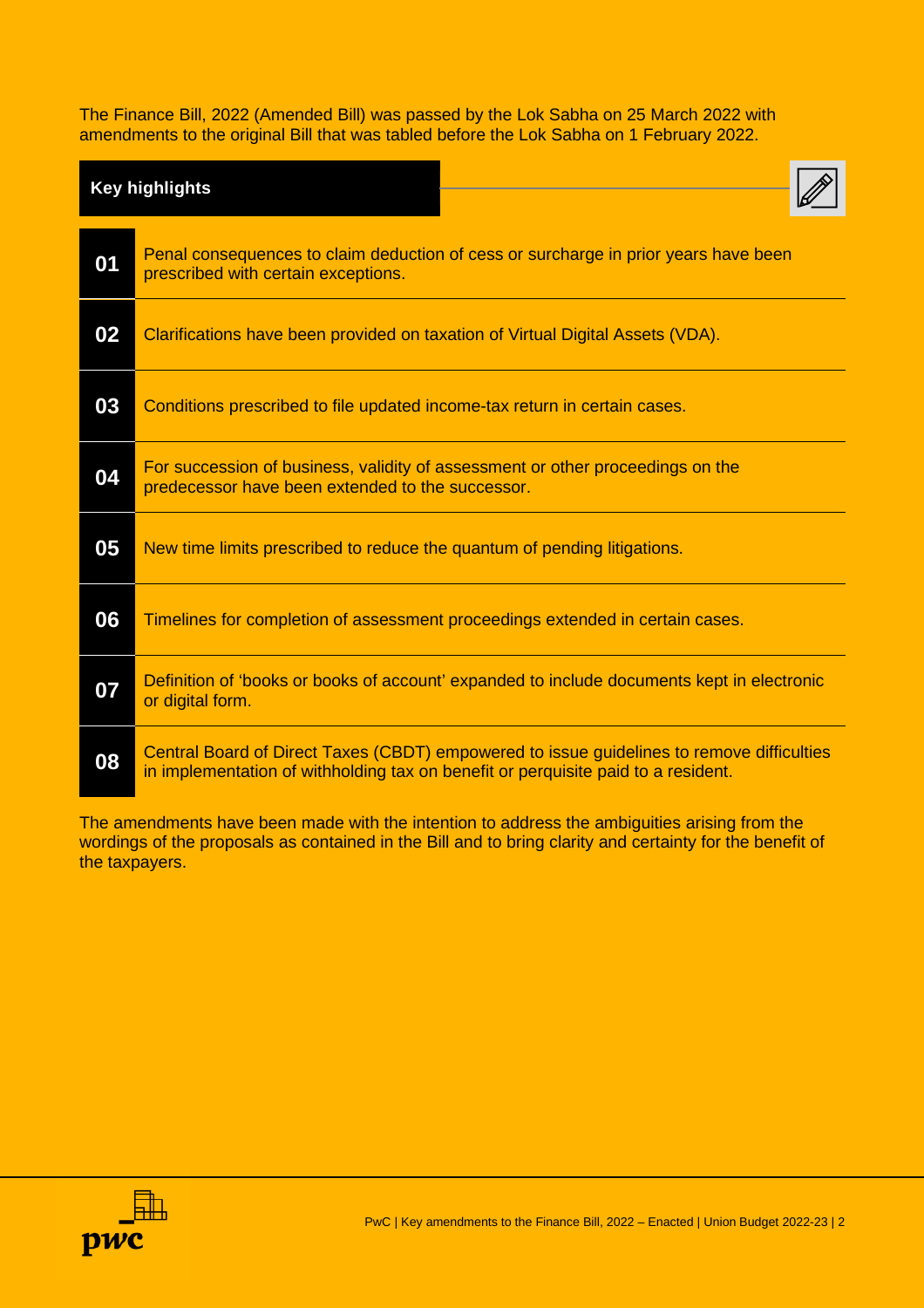## Tax & Regulatory amendments

### **Providing tax certainty**



#### **Penal consequences to claim deduction of cess or surcharge in prior years with certain exceptions**

In the original Bill, the term 'tax' was proposed to be clarified to include any surcharge or cess for the purpose of disallowance from business profits [with effect from assessment year (AY) 2005–06].

Now, in the Amended Bill, it is proposed to deem the deduction taken in past years with respect to surcharge or cess as an under-reported income (for penalty purposes). The Tax Officer is also empowered to pass the necessary rectification order and to recompute the income of taxpayers in respect to such claims. The time limit of four years to process this rectification will begin from 1 April 2022.

However, no penalty is to be levied if a suo-moto application in a prescribed form is made by the taxpayer for re-computation of income, without claiming deduction for surcharge or cess and on payment of appropriate taxes (if any) within the prescribed time.

#### **Clarifications on taxation of VDA**

In the original Bill, a scheme for the taxability of VDA was introduced, taxing the income at 30% (plus surcharge and cess) without any deduction of expenditure or allowance (other than cost of acquisition) or set-off of any losses.

Now, in the Amended Bill, the following key changes have been made:

- Definition of 'transfer' is to apply to VDAs, regardless of whether VDAs are considered as capital assets.
- Loss from transfer of VDA cannot be adjusted against any income (including income from the transfer of another VDA).



#### **Conditions to file updated income-tax return in certain cases**

In the original Bill, to encourage voluntary tax compliance, a new section was inserted that allows taxpayers to furnish the updated income-tax returns within 24 months from the end of the relevant AY after paying 25% or 50% as additional tax.

Now, in the Amended Bill, the following key changes have been made:

- Updated income-tax return can be filed where the original income-tax return computing 'loss' becomes an income-tax return computing 'income'.
- Where the updated income-tax return for a particular year results in the reduction of carry forward of losses, Minimum Alternate Tax credit, or unabsorbed depreciation, then the updated incometax return is to be filed for subsequent years to show roll forward effect.

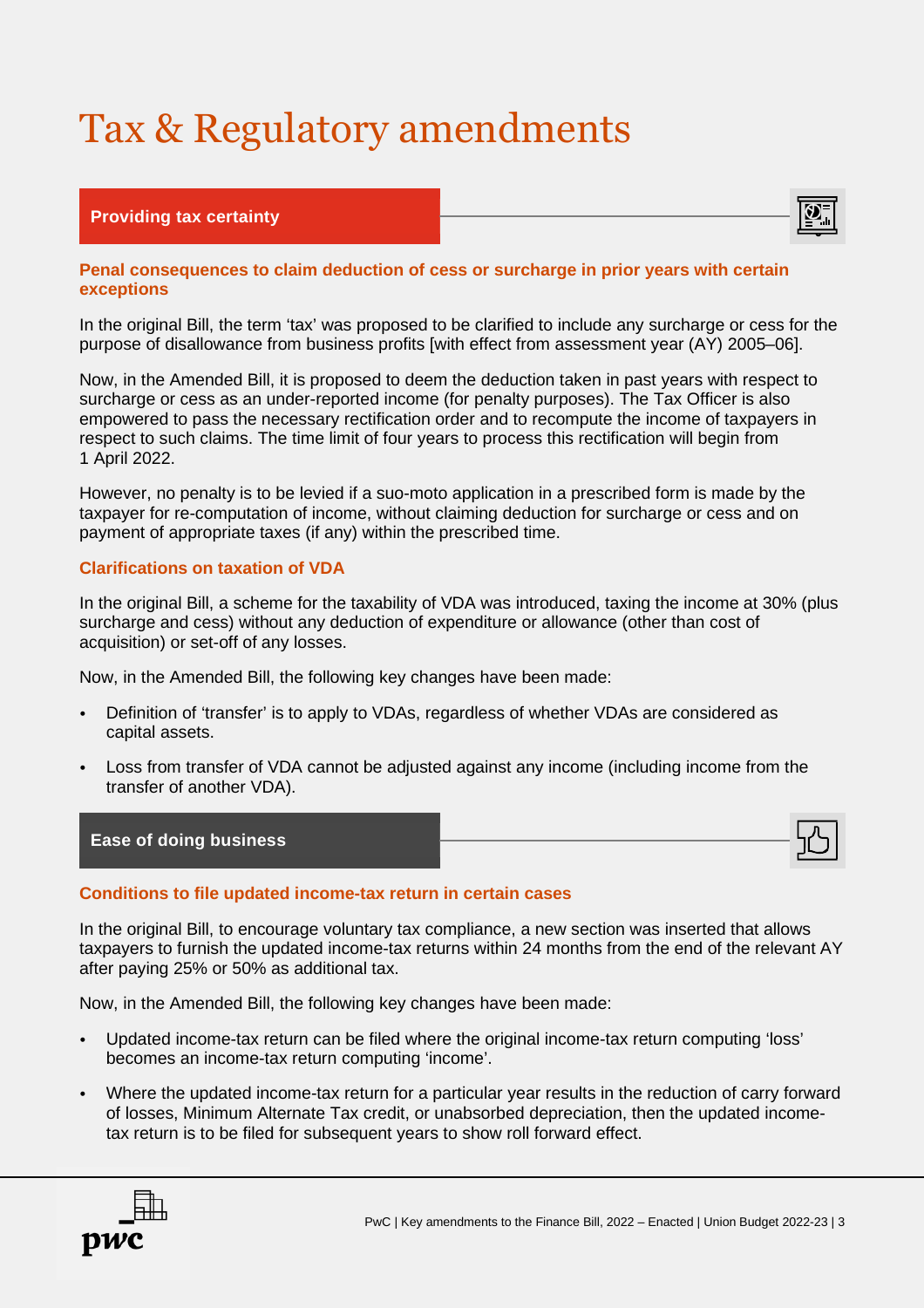• Updated income-tax return cannot be filed for any of the years preceding the year in which search is initiated and survey is conducted.

#### **Succession of business – validity of assessment or other proceedings on predecessor extended to the successor**

In the original Bill, a new provision was inserted to extend the validity of assessments or other proceedings to the successor (originally made on the predecessor) in case of 'business reorganisation'. A new section was also inserted to enable modification of income-tax returns by the successor.

Now, in the Amended Bill, the scope of the above new provision is expanded to cover business succession. Furthermore, a modified tax return can now be furnished by all resulting entities (successors) in a business reorganisation regardless of whether they were in existence before such business reorganisation.

#### **New time limits to reduce the quantum of pending litigations**

In the original Bill, a new section was inserted to reduce the quantum of pending litigations. Tax authorities were mandated not to file appeals in respect of identical questions of law pending before the jurisdictional High Court or Supreme Court, whether in the taxpayer's own case or in that of another taxpayer, subject to specified conditions.

Now, in the Amended Bill, to give effect to the above section, new timelines with respect to filing of appeals or application for deferment of appeal have been made.

#### **Timelines for completion of assessment proceedings extended in certain cases**

In the Amended Bill, the following changes have been made.

- Assessment proceedings for AY 2020–21 to be now completed by 30 September 2022 (original timeline was 31 March 2022).
- Assessment proceedings for AY 2021–22 to be completed by 30 September 2022 for certain search matters.

#### **Definition of 'books or books of account' expanded to include documents kept in electronic or digital form**

In the Amended Bill, the definition of 'books or books of account' will also include documents kept in electronic or digital form or as printouts of data stored in such electronic or digital form.

#### **CBDT empowered to issue guidelines to remove difficulties in implementation of withholding tax on benefit or perquisite paid to a resident**

In the original Bill, a new section was inserted to provide that any benefit or perquisite arising to a resident during the course of business or exercising of profession would be subject to withholding tax @ 10%.

In the Amended Bill, the CBDT has been empowered to issue guidelines to remove difficulties in implementation of the said provisions with certain approvals.